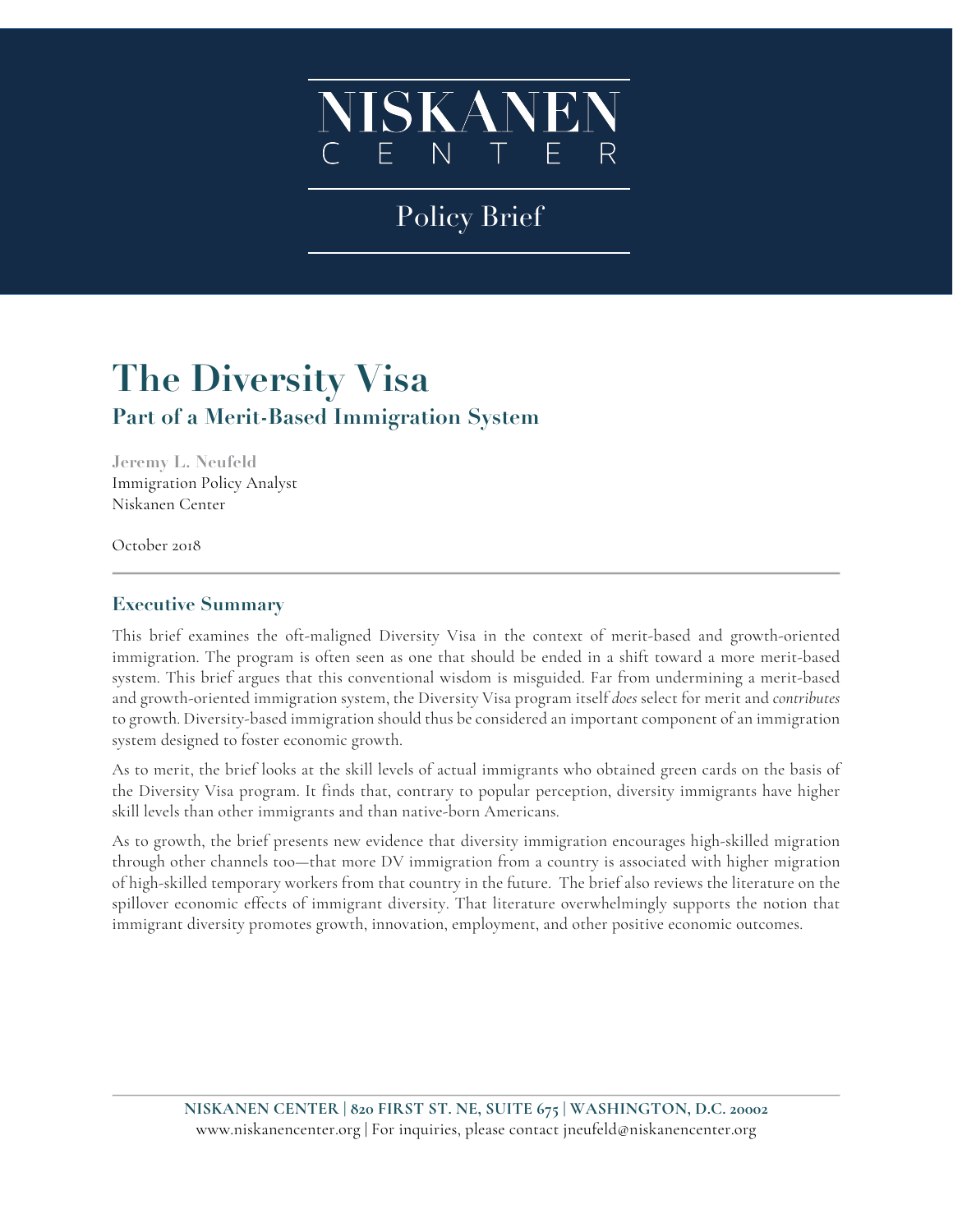#### **Introduction**

The Diversity Visa (DV) program—or the "green card lottery"—was conceived in 1990 and began in 1995 as an answer to public demand and lobbying efforts to increase legal immigration from Ireland specifically, without giving the Irish special treatment. The program was also an answer to the call of the Select Commission on Immigration and Refugee Policy, which had in 1981 declared that the U.S. immigration system should clearly serve three goals, one of which was "cultural diversity."1

The DV program addressed both concerns by establishing one immigration pathway that has selected immigrants explicitly to increase the diversity of immigrants with respect to their birth countries.

Every year, it offers 50,000 immigrant visas, to eligible applicants born in countries that send few immigrants to the United States. Those born in countries that send more than 50,000 immigrants in the prior five years are excluded. Visas are awarded by lottery within six regional allotments that further diversify the global distribution of DV immigration.

The DV is one of the only ways that people from many low-sending countries have any opportunity to immigrate to the United States. Notably, the program is the most common category used by African immigrants.

Both the 2013 comprehensive immigration reform package favored by President Obama and the 2017 immigration reform plan favored by President Trump would have ended the DV program.

The common justification for ditching the program (although under very different proposals) rested on two mistaken beliefs: that the program does not bring in skilled immigrants and that economic growth is best promoted without explicit selection on the basis of diversity.

Neither premise is true. DV holders are in fact skilled, more so than other immigrants or nativeborn Americans. Furthermore, not only does the program promote growth directly by increasing the skilled labor force; by diversifying immigrant inflows it also provides positive economic spillover effects that raise the productivity of other workers.

The program's progenitors intended to broaden the reach of the American dream, which they doubtlessly have. And whether they intended it or not, they also invented a useful tool to *amplify* the benefits of immigration by creating a program that *complements* other growth-oriented immigration programs.

### **I. The Myth of the Unskilled Diversity Visa Immigrant**

Diversity Visa immigrants are skilled. Indeed, the best available data indicate that DV immigrants have higher average skill levels than both nativeborn American adults and other adult immigrants.

The New Immigrant Survey (NIS) was a nationally representative study of new legal immigrants that produced the most recent data available on the skill levels of immigrants by their class of admission. <sup>2</sup> To compare the skill levels of diversity immigrants and native-born Americans, we can supplement NIS data with data from the same months from the Integrated Public Use Microdata Series (IPUMS), compiled from the Census Bureau

American Community Survey data to look at more recent immigrants from countries for which the DV program is a significant source of U.S. migration. It found similar results as this brief, giving us confidence that the NIS remains a relevant source of data, even if average immigrant education has not remained constant (indeed, it has increased). *See* Julia Gelatt, "The Diversity Visa Program Holds Lessons for Future Immigration Reform" (Washington, D.C.: Migration Policy Institute, February 2018).

<sup>1</sup> *U.S. Immigration Policy and the National Interest: The Final Report and Recommendations of the Select Commission on Immigration and Refugee Policy With Supplemental Views by Commissioners* (U.S. Congress, Select Commission on Immigration and Refugee Policy, March 1, 1981), 135.

<sup>2</sup> Guillermina Jasso et. al. "The New Immigrant Survey 2003 Round 1/2 (NIS-2003-1/2) Public Release Data" (March 2006/April 2014). The major drawback of the NIS is that its most recent cohort received immigrant visas between May and November 2003. However, a recent report used data from the Census Bureau's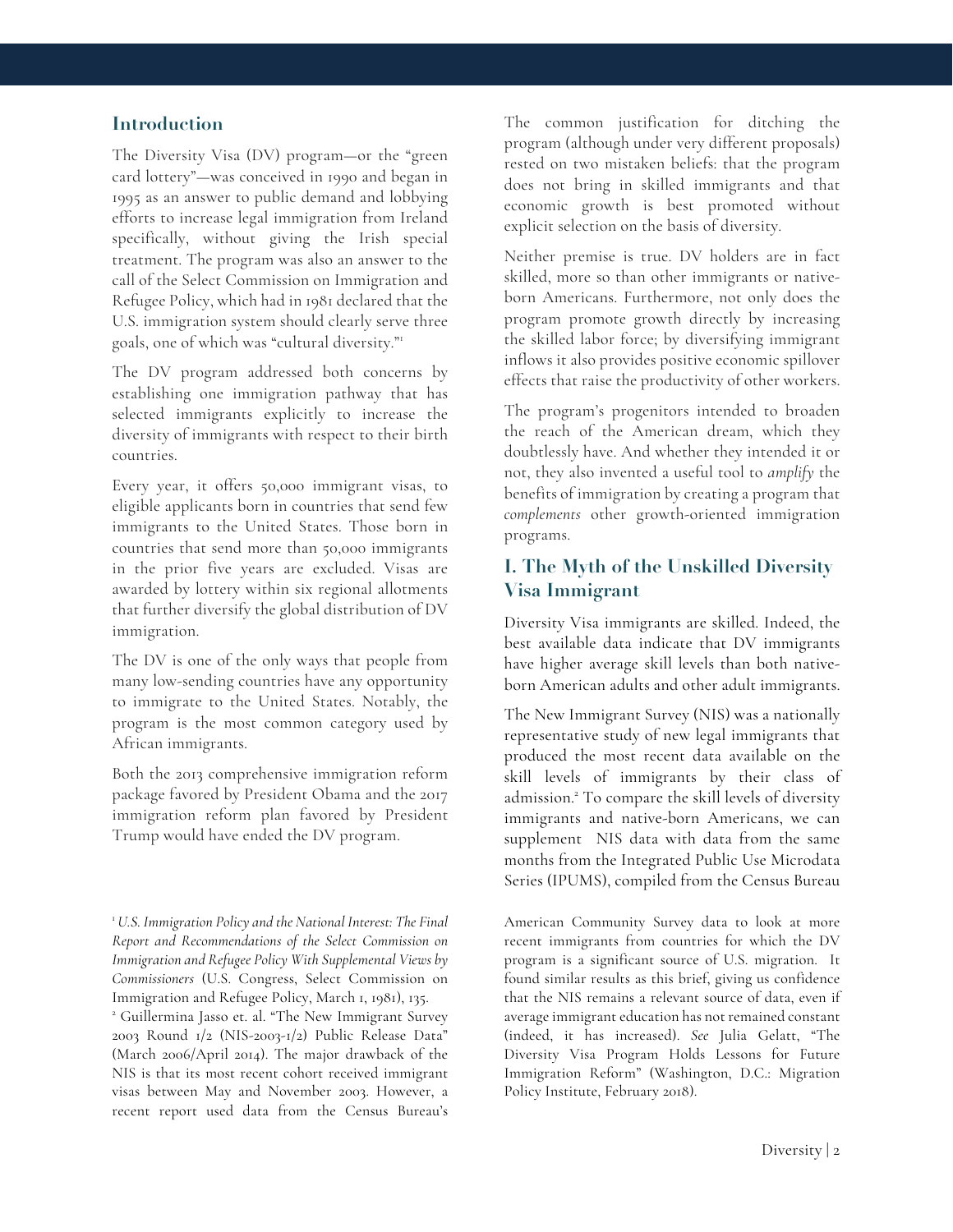and Labor Department's Current Population Survey (CPS). 3

We identify four indicators of skill level to compare adult immigrants: educational attainment and English proficiency soon after receiving an immigrant visa and employment status and earnings about five years later.

IPUMS does not include a comparable question to NIS's language proficiency questions (although it is safe to assume native-born Americans speak better English on average), but it does have comparable questions on educational attainment, employment status, and earnings. The results are summarized in Table 1 below, with more technical details available in the appendix.

#### **Table 1: Skill Levels of Diversity Visa Immigrants, Other Immigrants, and Native-born Americans**

|              | DV     |                |      | Non-DV         | <b>Native-born</b> |               |
|--------------|--------|----------------|------|----------------|--------------------|---------------|
|              | Mean   | Median         | Mean | Median         | Mean               | Median        |
| Education    | 2.2    | 3              | I.4  | $\blacksquare$ | 1.6                | 1             |
| Unemployment | .056   | $\overline{O}$ | .093 | $\circ$        | .041               | $\mathcal{O}$ |
| Earnings     | 33,110 | 25,000         |      | 40,697 29,980  | 39,156             | 28,000        |
| English      | 2.3    | $\,2$          | 2.5  | 3              |                    |               |

Source: NIS and IPUMS. Means and medians are weighted. Educational attainment is the highest degree completed, where 0=less than high school, 1=high school, 2=associate's, 3=bachelor's, 4=master's, 5=professional, and 6=doctorate. Unemployment is if a person is in the labor force and without work, where 0=not unemployed and 1=unemployed. Earnings are personal, not household, yearly pre-tax earnings. English is self-reported ability to speak English, where  $i$ ="very well,"  $i$ ="well,"  $j$ ="not well," and  $i$ ="not at all."

Three of our four indicators of skill level educational attainment, employment status, and English proficiency—show statistically significant differences between DV immigrants and other immigrants. Details on significance testing may be found in the appendix. Only one—educational attainment—shows a statistically significant difference between DV immigrants and nativeborn Americans:

- *DV immigrants have higher educational attainment than both other immigrants and native-born Americans*. The median diversity-based immigrant has a bachelor's degree while the median nondiversity immigrant and the median native adult<sup>4</sup> have only a high school diploma. A more complete breakdown of educational attainment by category is available in Figure 1 below.
- *The rate of unemployment among diversitybased immigrants is lower than that of other immigrants*. During the period the survey was conducted, unemployment was at 5.6 percent among DV and 9.3 percent among other immigrants.
- *Diversity-based immigrants are more fluent in English than their nondiversity counterparts*. Both the median DV immigrant and non-DV immigrant speak and understand English well, but whereas only 6 percent of new diversity immigrants speak English "not at all," the rate among other new immigrants is 22 percent.

<sup>3</sup> Sarah Flood et. al. "Integrated Public Use Microdata Series, Current Population Survey: Version 6.0 [dataset]" (Minneapolis, MN: IPUMS, 2018).

<sup>4</sup> This holds whether the sample of native-born adults includes all those 18 and older, which is the age range of the NIS sample, or whether it is restricted to those 25 and older. It is also even considering the less-skilled adult derivatives of lottery winners as part of the Diversity-based sample.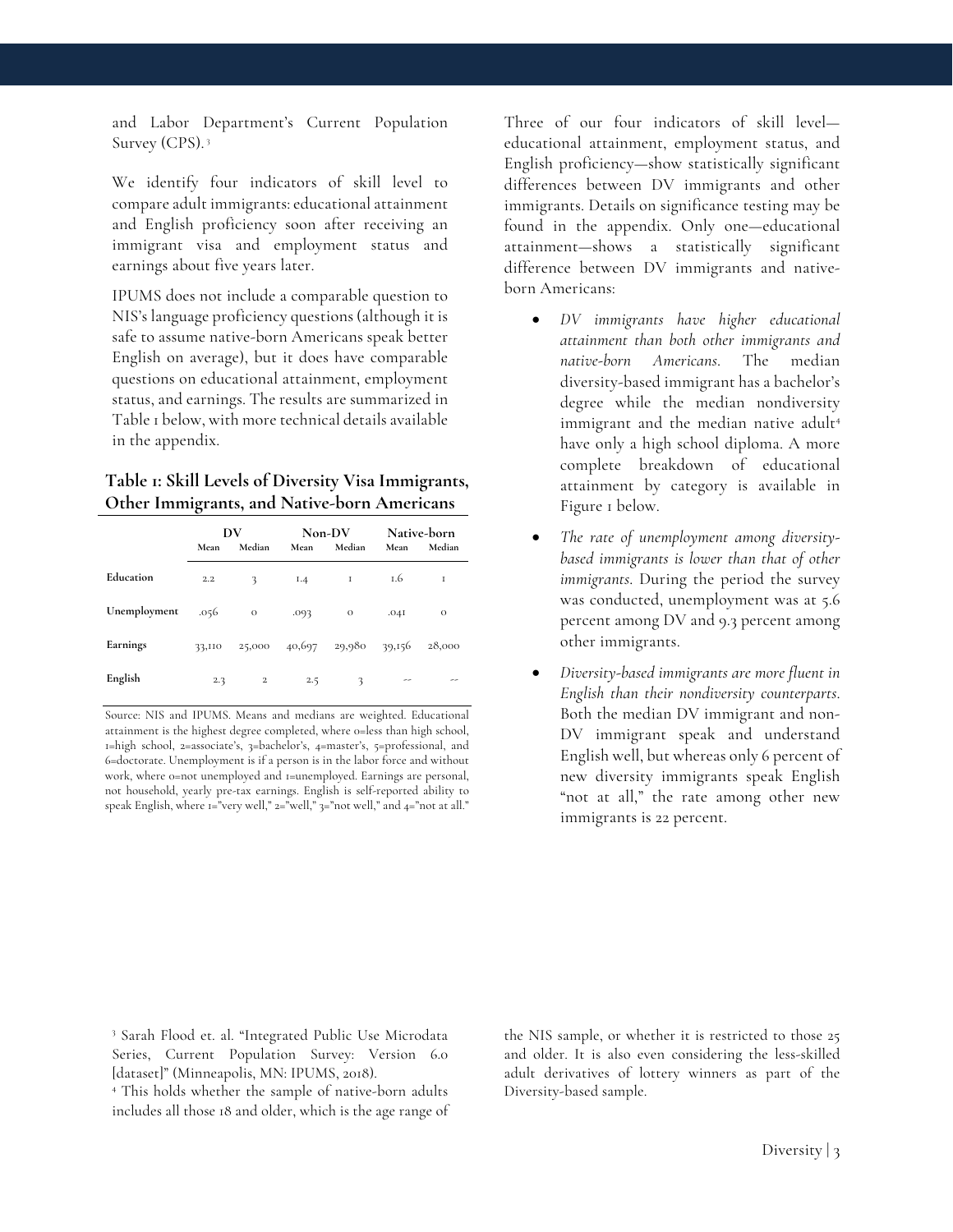



Source: NIS and IPUMS. Dotted red line indicates mean values.

Every statistically significant difference between diversity immigrants and the comparison groups shows diversity-based immigrants with a higher skill level. Diversity immigrants' skill advantage is all the more striking when we consider that not all new green card recipients are new arrivals to the United States: 91 percent of diversity immigrants in the NIS cohort were new arrivals, compared to only 41 percent of other immigrants, meaning that diversity immigrants had spent considerably less time in the United States on average by the time they were surveyed.

#### **Merit Selection Under the DV**

While the Diversity Visa does not select explicitly on the basis of skill, we should not be surprised that it still ends up bringing in such relatively skilled immigrants.

First, the program explicitly sets a lower bound on the skill level required of an applicant. Eligibility for the program requires "successful completion of a 12-year course of formal elementary and secondary education" or "two years of work experience…requiring at least two years of training and experience to perform."5

This is not a trivial requirement. The most recent data indicate that only 53 percent of adults worldwide have completed upper secondary school. <sup>6</sup> As for the alternative work requirement, the State Department informs applicants that they will need two years of experience in occupations classified by the Labor Department as Job Zone 4 or 5, which the Labor Department describes as generally requiring a four-year bachelor's degree or graduate school degree respectively.7 In other words, the work requirement constitutes a higher hurdle than the education requirement.

Second, and even more significantly, the DV program has, in the words of two Penn State

<sup>5</sup> "Instructions for the 2019 Diversity Immigrant Visa Program (DV-2019)" (U.S. Department of State, Bureau of Consular Affairs). Similar, if not identical, instructions were given for every prior year of the program.

<sup>6</sup> Statistical Table 3, *Global Education Monitoring Report* (Paris: UNESCO, 2014).

<sup>7</sup> "Instructions," U.S. Department of State. See also "Job Zones," O\*NET OnLine, U.S. Department of Labor.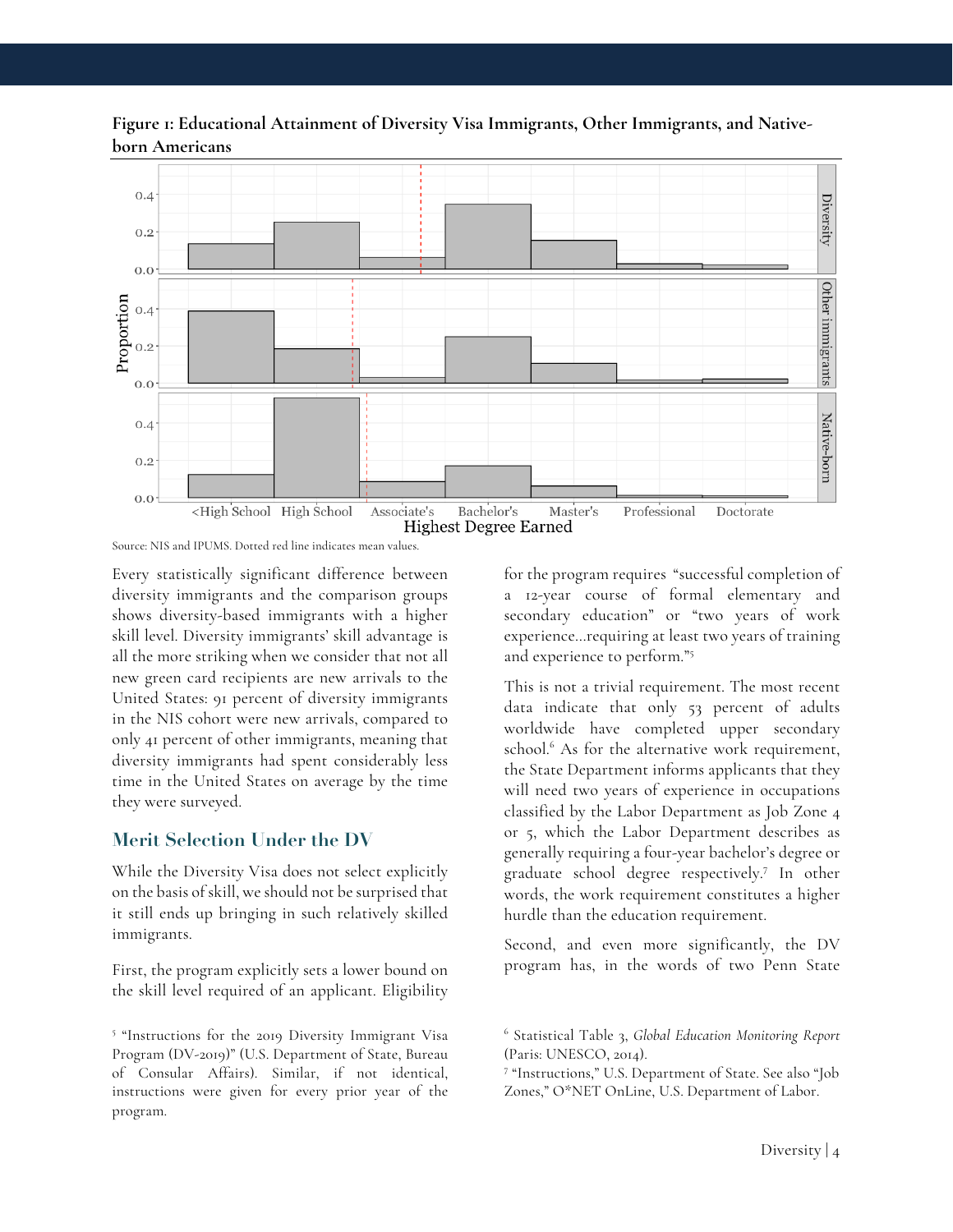immigration scholars, "an in-built skills-selective mechanism."

Professors B. Ikubolajeh Logan and Kevin J. A. Thomas described the "inherently skills-selective" nature of the program in a study on the program's transfer of skills from Africa.8 They point out that even someone who has won the lottery faces high costs in getting a green card, including but not limited to costs involved in conducting interviews at a U.S. embassy, plane tickets to the United States, and application fees of over \$300 per person. These costs routinely total even more than the average yearly income of some countries of origin.

Such costs prove prohibitive for most low-skilled individuals and are more feasible for skilled professionals. Logan and Thomas conclude that:

> the available data indicate that the enormous costs involved in translating a lottery win to an actual DV dictate that only a few well-placed Africans, typically PTKs [professional, technical, and kindred workers] rather than mere high school graduates, are likely to be able to afford to participate….The programme has made it possible for the U.S. to become more competitive for PTKs from nontraditional African countries of origin.9

## **II. The Economic Benefits of Immigrant Diversity**

The discussion in the previous section has established that the Diversity Visa program brings in immigrants of above-average skill levels and raises the average skill level of American adults, making it a valuable part of our present immigration system's growth-promoting effects. But that is by itself insufficient to establish that the program should *still* be attractive to growthoriented policymakers considering *alternative* means to bring in even higher-skilled immigrants.

Yet, it turns out that the program indirectly provides *other* benefits that would be missed by selection on the basis of skill alone. First, diversitybased immigration increases the high-skilled labor supply by increasing the number of high-skilled temporary workers who want to come from DVsending countries. Second, diversity itself has positive spillover effects on economic outcomes.

Since we should expect foreign-born individuals to be more willing to work abroad where there are larger communities from their own country, we should expect that the DV widens the flows from low-immigration countries through other visa channels that *do* select explicitly on the basis of merit. The DV thus increases the direct benefits associated with *other* migration channels too.

Using yearly Department of Homeland Security data on admissions by visa category and country, we look at H-1Bs, the primary visa program for high-skilled temporary workers, and find that the amount of Diversity Visas awarded to immigrants from a country for a given year is positively correlated with H-1B workers from that country in the next year. That effect is statistically significant and holds when we control for H-1Bs in the first year and other variables. See Table 2 below.

development associated with them. For a persuasive argument that skill flow—often pejoratively referred to as "brain drain"—does not justify immigration restrictions, *see* Michael Clemens, "A Case Against Taxes and Quotas on High-Skill Emigration," *Working*  Paper 363 (Washington, D.C.: Center for Global Development, May 2014). For the sake of our discussion, it suffices to say that the fact such questions are raised at all indicates that DV immigrants are, in fact, skilled.

<sup>8</sup> B. Ikubolajeh Logan and Kevin J. A. Thomas, "The U.S. Diversity Visa Programme and the Transfer of Skills from Africa," *International Migration* 50, no. 2 (2012): 1-19. 9 Ibid. It says much about the magnitude of the Diversity Visa's inherent skills-selection that Logan and Thomas were writing with an eye toward policies that African states could take to respond to significant skill flow associated with the Diversity Visa. While their paper is agnostic as to the net effect of such skill flows, they are clear that there are benefits to African economic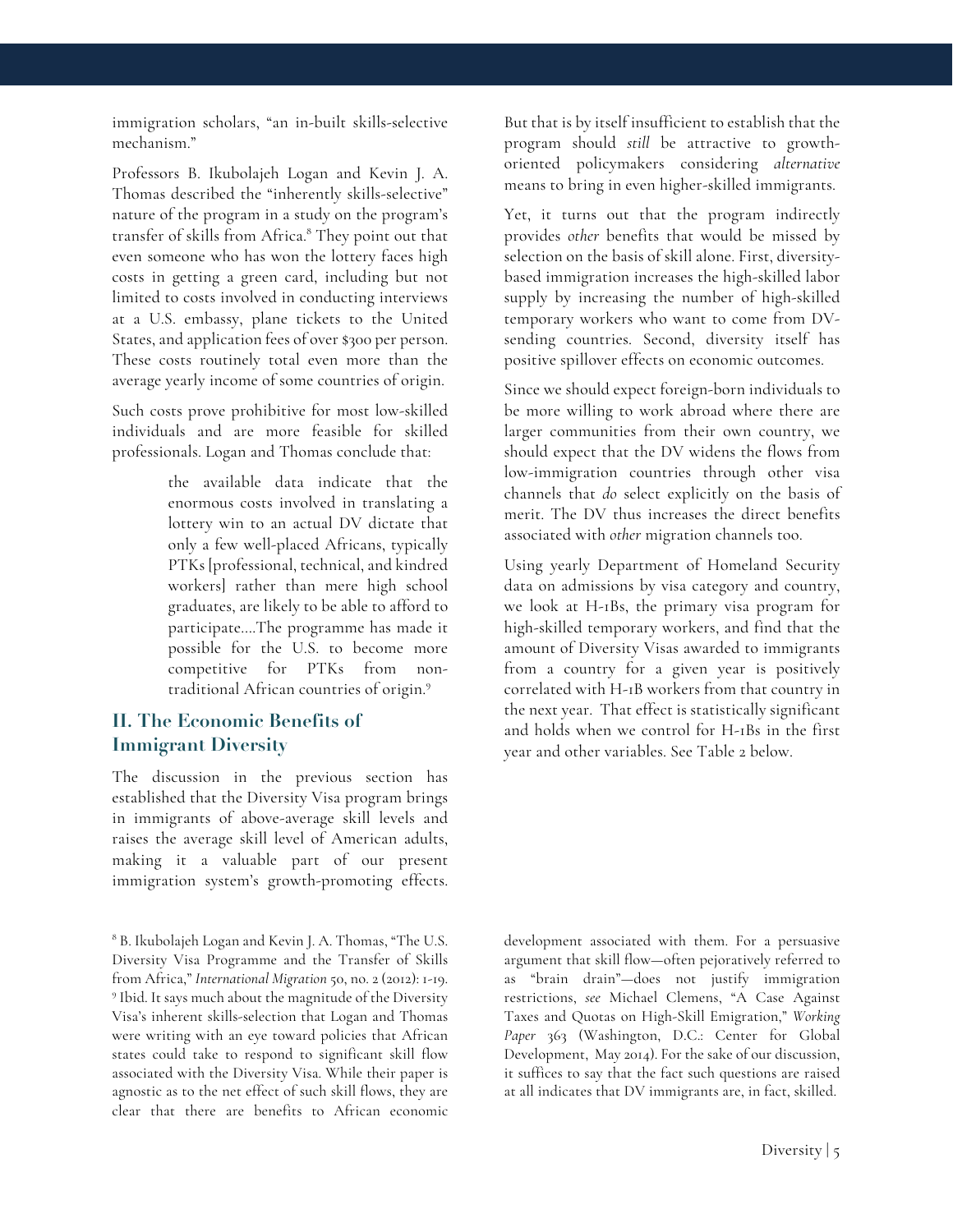|                                        | $\left( 1 \right)$ | $\left( 2\right)$          |
|----------------------------------------|--------------------|----------------------------|
| $\mathrm{DV}_{i-1}$                    | .019               | 安装<br>.024                 |
|                                        | (0.007)            | (0.008)                    |
| $H-IB_{ir-t}$                          | $.658**$           | $.661$ **                  |
|                                        | (.014)             | (.014)                     |
| Other Immigrantsit-1                   |                    | 詩詩<br>$-.040$ <sup>*</sup> |
|                                        |                    | $_{\rm (OII)}$             |
| Other Nonimmigrants $i$ <sub>t-1</sub> |                    | .027                       |
|                                        |                    | (.015)                     |
| <b>Fixed effects</b>                   | Yes                | Yes                        |
| $R^2$                                  | .976               | .976                       |
| N                                      | 3,273              | 3,263                      |

**Table 2: DV Flows From a Country Predict Future H-1B Flows From That Country**

Source: DHS. \* indicates *p*<.05, \*\* indicates *p*<.01. Effects from log-log country fixed-effects model on H-1B admissions from country i at time t. All variables are transformed by adding one before taking natural logarithms.

What this means for policymakers is that in addition to bringing in skilled immigrants directly, the Diversity Visa program also makes the United States more attractive for skilled migrants who can use other legal pathways into the country, broadening the pool of applicants who can be selected on other valuable bases besides diversity.

That more DV-immigration from a country in one year predicts more H-1B holders from that country in the next year hints at the cascading effects that ending the Diversity Visa could have throughout the immigration system and on the economy.

The benefits of immigration on economic performance are not limited to the effect immigrants and temporary workers have on the size and skill-composition of the labor force. Economists have also discovered that the level of diversity among immigrants can amplify those benefits by increasing innovation and the number of choices available to actors in the market. While diversity can also be associated with higher transaction costs and lower trust,<sup>10</sup> the empirical

<sup>10</sup> *See* Peter Thisted Dinesen and Kim Mannemar Sønderskov. "Ethnic Diversity and Social Trust: A Critical Review of the Literature and Suggestions for a Research Agenda," in *The Oxford Handbook of Social and Political Trust* (Oxford University Press, 2018).

<sup>11</sup> Gianmarco I.P. Ottaviano and Giovanni Peri, "The economic value of cultural diversity: evidence from US

research overwhelmingly finds that the net effect on productivity is positive and the benefits broadly distributed, accruing to business and labor, immigrant and native alike.

The seminal work on the effect of diversity on productivity is a 2006 study by Gianmarco I.P. Ottaviano and Giovanni Peri in the *Journal of*  Economic Geography.<sup>11</sup> They designed an index of fractionalization which looked at how diverse U.S. cities were by the countries of origin of their residents. The index would be zero in a city with no foreign-born residents and one in a city where every single resident was born in a different country.

This index enabled them to look at more than just the effect of the share of immigrants, as most studies on the effects of immigration on economic performance do, but also on the effects of diversity within the immigrant community. In fact, they were able to decompose the effects of immigration on the wages of natives into two parts: the effect of changes in the share of immigrants and the effect of changes in the diversity *among immigrants*, which is precisely what is relevant to evaluating the value of a policy like the DV program*.* What they found was that even holding the *share* of immigrants constant, greater diversity *among* immigrants raises the wages of natives. Reform proposals that do away with diversity-based selection do not pay enough attention to capturing these gains.

Earlier this year, yet another study<sup>12</sup> published in the *Journal of Economic Geography* used even better data to investigate the *distribution* of the gains associated with and caused by diversity among immigrants.

Ottaviano and Peri, and many of the economists who followed them, were limited by city-level data. The authors of the latest study, Thomas Kemeny and Abigail Cooke, were able to use data at the

cities," *Journal of Economic Geography* 6 (January 2006): 9- 44.

<sup>&</sup>lt;sup>12</sup> Thomas Kemeny and Abigail Cooke, "Spillovers from immigrant diversity in cities," *Journal of Economic Geography* 18 (2018): 213-245.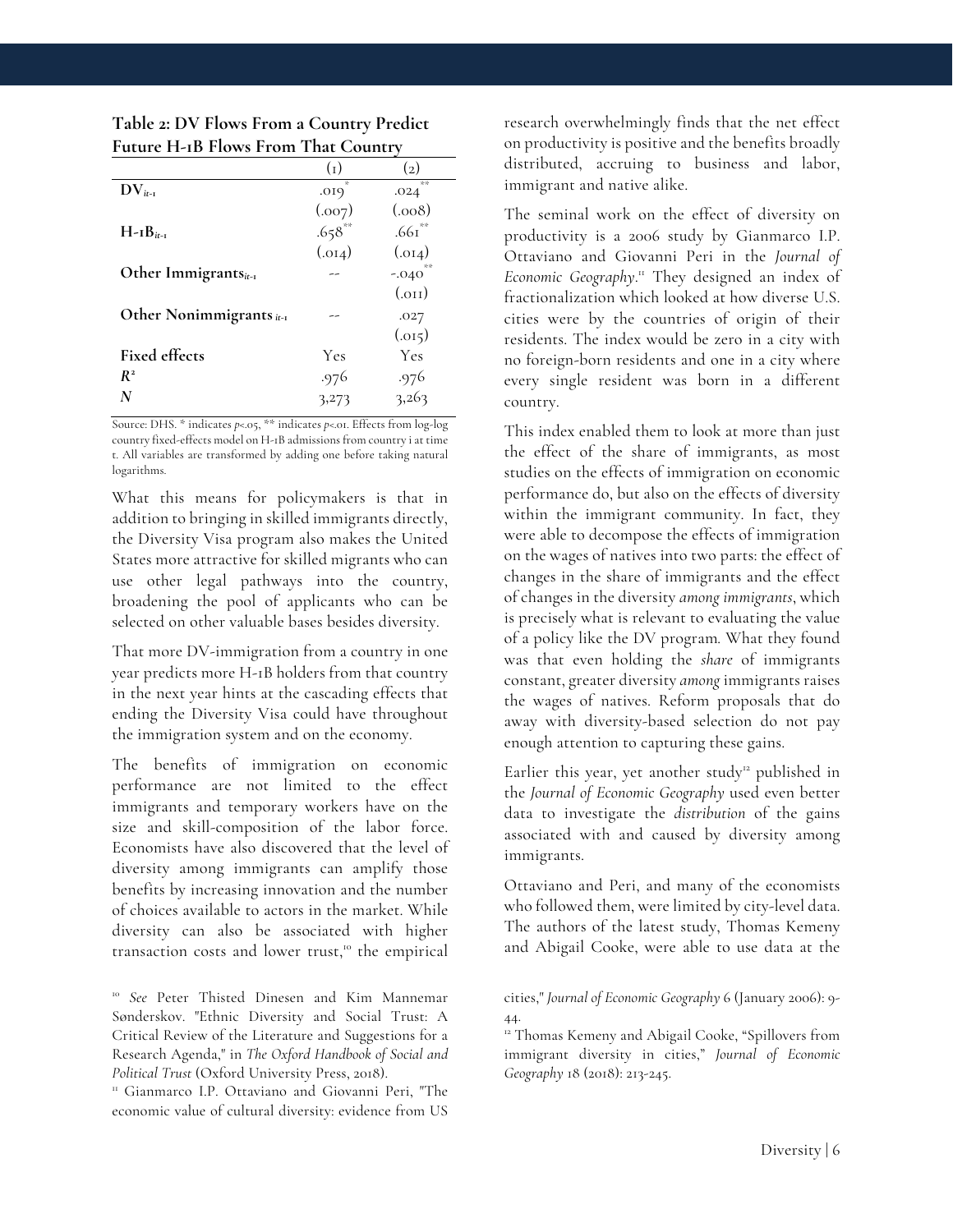level of individual workers and workplaces. First, they found more evidence for the positive effect of diversity—at both the city level and the workplace level—on the wages of natives. In other words, if a firm's employees become more diverse, the workers at that firm will see their pay increase—and even workers in a city with an increase in diversity who do not work at a firm with any change in diversity will also see higher pay. Second, the researchers found that the benefits were consistent across the entire labor market, shared just as much by lowwage workers as others.

The pioneering findings of Ottaviano and Peri kicked off much research on the economic effects of diversity. The literature they began confirms the positive effects of diversity on native wages in the United States and also finds it holds in other countries<sup>13</sup> and across countries.<sup>14</sup> In addition to the wage effect, the literature also reveals other positive<sup>15</sup> economic effects besides that on wages: on employment,<sup>16</sup> on employment growth,<sup>17</sup> on innovation at the regional level, $18$  on innovation at

<sup>13</sup> Elena Bellini et. al., "Cultural Diversity and Economic Performance: Evidence from European Regions," *Working Papers* (Milano: Fondazione Eni Enrico Mattei, 2009).

<sup>14</sup> Alberto Alesina et. al., "Birthplace Diversity and Economic Prosperity," *Working Papers* (Department of Economics, Harvard University, 2015).

<sup>15</sup> The effect on housing seems the only area where the research is ambiguous. While the consensus following Ottavanio and Peri (2006) suggested a positive effect of diversity on housing prices, a paper that attempted to account for spatial sorting found the opposite effect. Jessie Bakens et. al., "Economic Impacts of Cultural Diversity in the Netherlands: Productivity, Utility, and Sorting," *Journal of Regional Science* <sup>53</sup> no. 1(2013): 8-36. 16 Jens Suedekum et. al., "Cultural Diversity and Local

Labor Markets," *Regional Studies* 48, no. 1 (2014): 173-191. <sup>17</sup> Thomas Kemeny, "Cultural diversity, institutions, and urban economic performance," *Environment and Planning A*, 44 (2012): 2134-2152.

<sup>18</sup> Annekatrin Niebuhr, "Migration and Innovation: Does Cultural Diversity Matter for Regional R&D Activity?" *IAB Discussion Papers* 14 (Nuremberg: Institute for Employment Research, 2006).

<sup>19</sup> Max Nathan, "Same difference? Minority ethnic inventors, diversity, and innovation in the UK," *Journal of Economic Geography* 15 (2015): 129-168.

the individual level,<sup>19</sup> on innovation diffusion,<sup>20</sup> on historic economic growth, $21$  and on modern economic growth.<sup>22</sup> All of these effects from diversity are *in addition* to the positive effects associated with immigration broadly. 23

The Diversity Visa program clearly helps the United States capture some of these benefits. Many reform proposals designed to modernize American immigration to promote economic growth through merit-based immigration have included ending the diversity lottery.<sup>24</sup> Such proposals would capture many of the economic gains associated with immigration, but the potential benefits from diversity are left untapped. They don't need to be.

#### **III. Reform**

The Diversity Visa program attracts immigrants who are valuable for the skills they can directly contribute to the economy, for their magnet effect on other skilled workers from their country, and

<sup>20</sup> William R. Kerr, "Ethnic Scientific Communities and International Technology Diffusion," *The Review of Economics and Statistics* 90 no. 3 (August 2008): 518-537. <sup>21</sup> Bálint Menyhért, "Economic Growth Spurred by Diversity: Evidence from the Austro-Hungarian Monarchy," Job Market Paper (Central European University, 2018).

<sup>22</sup> Vincenzo Bove and Leandro Elia, "Migration, Diversity, and Economic Growth," *World Development* 89 (2017): 227-239.

<sup>23</sup> In fact, while the overwhelming majority of research has concluded that the share of foreign-born workers and country-of-origin diversity are *both* important in driving the positive effects of immigration, some have found that in certain contexts, diversity *alone* is the factor that drives productivity growth. *See* Michaela Trax et. al., "Cultural diversity and plant-level productivity," *Regional Science and Urban Economics* 53  $(2015): 85-96.$ 

<sup>24</sup> For a particularly thoughtful example, *see* Daniel Griswold, "Reforming the US Immigration System to Promote Growth," *Mercatus Research Paper* (Arlington, VA: Mercatus Center, October 31, 2017).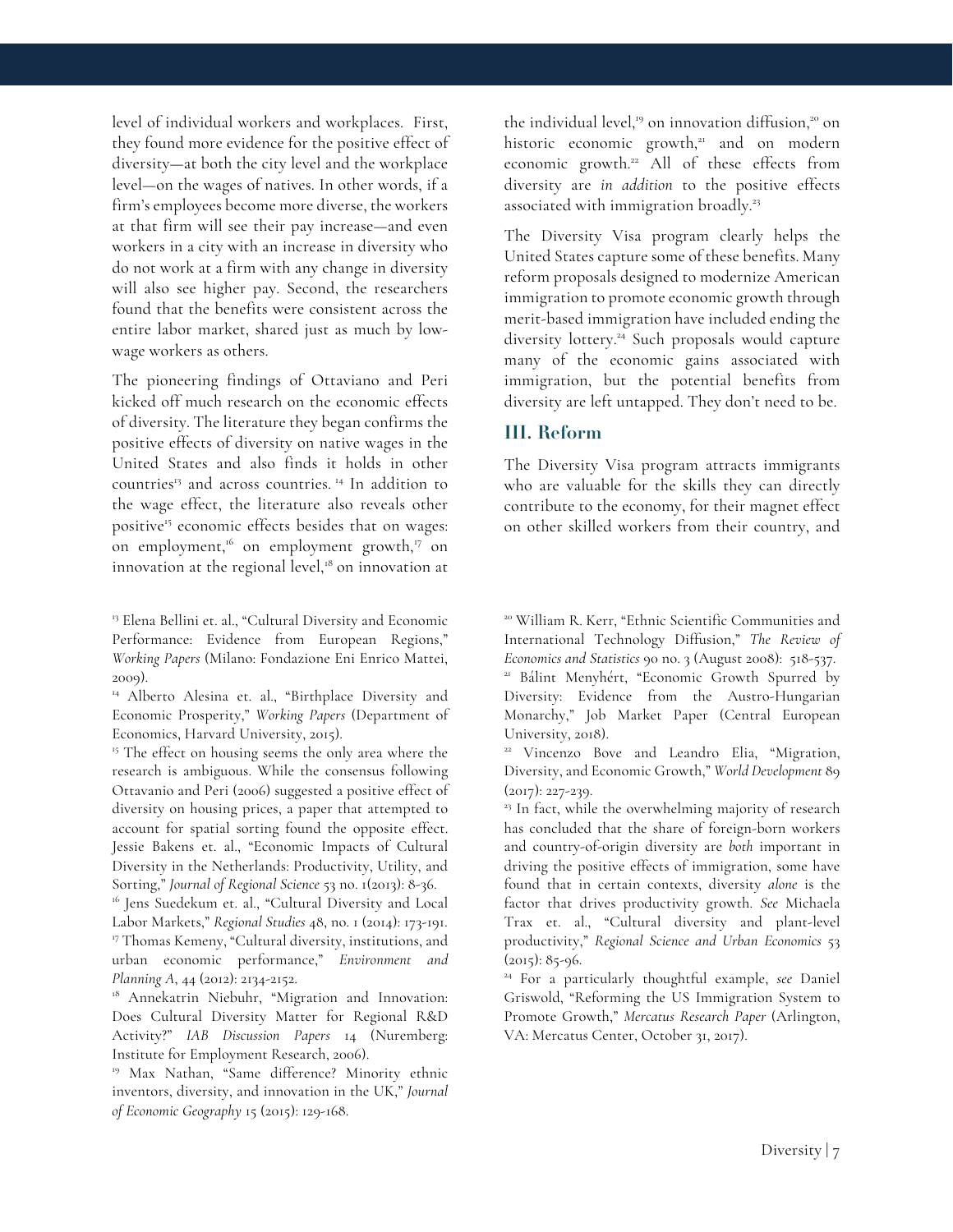for positive spillover benefits they provide by making the country more diverse.

Despite these contributions, the program remains politically unpopular. Reforms could buttress its political support without forfeiting the gains described in this brief through options including:

- *Mandating a lag before a lottery winner can get a green card*. This could maintain the benefits associated with a more diverse labor force, since if it were established properly, the annual flows could be maintained while lottery winners would eventually be expected to wait. This could answer political concerns about the fairness of the program if DV winners do not have to wait as long as other immigrants. However, this could modestly increase the average age of the DV cohort, which could slow integration and reduce the associated benefits.
- *Transforming the DV from an immigrant visa category to a renewable nonimmigrant visa category with conditional opportunities to adjust*. While preserving the benefits of the DV, this option would make the benefits associated with permanent residency or citizenship conditional on meeting employment requirements, language requirements, or other requirements that lawmakers would deem appropriate. While it would keep opportunities open, it would exclude the benefits of permanent residency until a lottery winner could demonstrate their ability to contribute.
- *Weighting the lottery by skills.* This would still offer a chance to a large population (as opposed to a simple higher education requirement, which is another option), but give those with more skills a higher chance. This would shift the composition of lottery winners toward the higherskilled without eliminating the possibility of winning for any given person.
- *Weighting diversity within a broader points system.* This option was included in the

2013 comprehensive reform proposal passed by the Senate. The bill established a point-based visa system and gave extra points to those from countries with low levels of U.S. immigration. A more finelytuned version could award points inversely to the levels of immigration from an applicant's country of origin. This option addresses concerns about the immigration system not selecting enough on the basis of merit while maintaining some consideration of diversity. However, it could still result in lower, suboptimal levels of immigrant diversity. It could also lead to unnecessary resentment toward those immigrants for whom points awarded on the basis of country of origin allowed them to meet the threshold, since they could be "taking spots" from otherwise higher-qualified immigrants, unlike in the DV program, where there is no such competition.

These ideas are not necessarily preferable to the status quo, nor are the drawbacks mentioned dispositive—more analysis is necessary and outside the scope of this brief. Rather, this discussion is included here to help demonstrate that creative reforms can address concerns from DV critics without forfeiting all of the benefits associated with a more diverse immigrant population.

In any case, the economic contribution of the Diversity Visa program should be considered in any discussion of reform. To end a valuable program because its benefits were merely unknown or ignored would be tragic political malpractice.